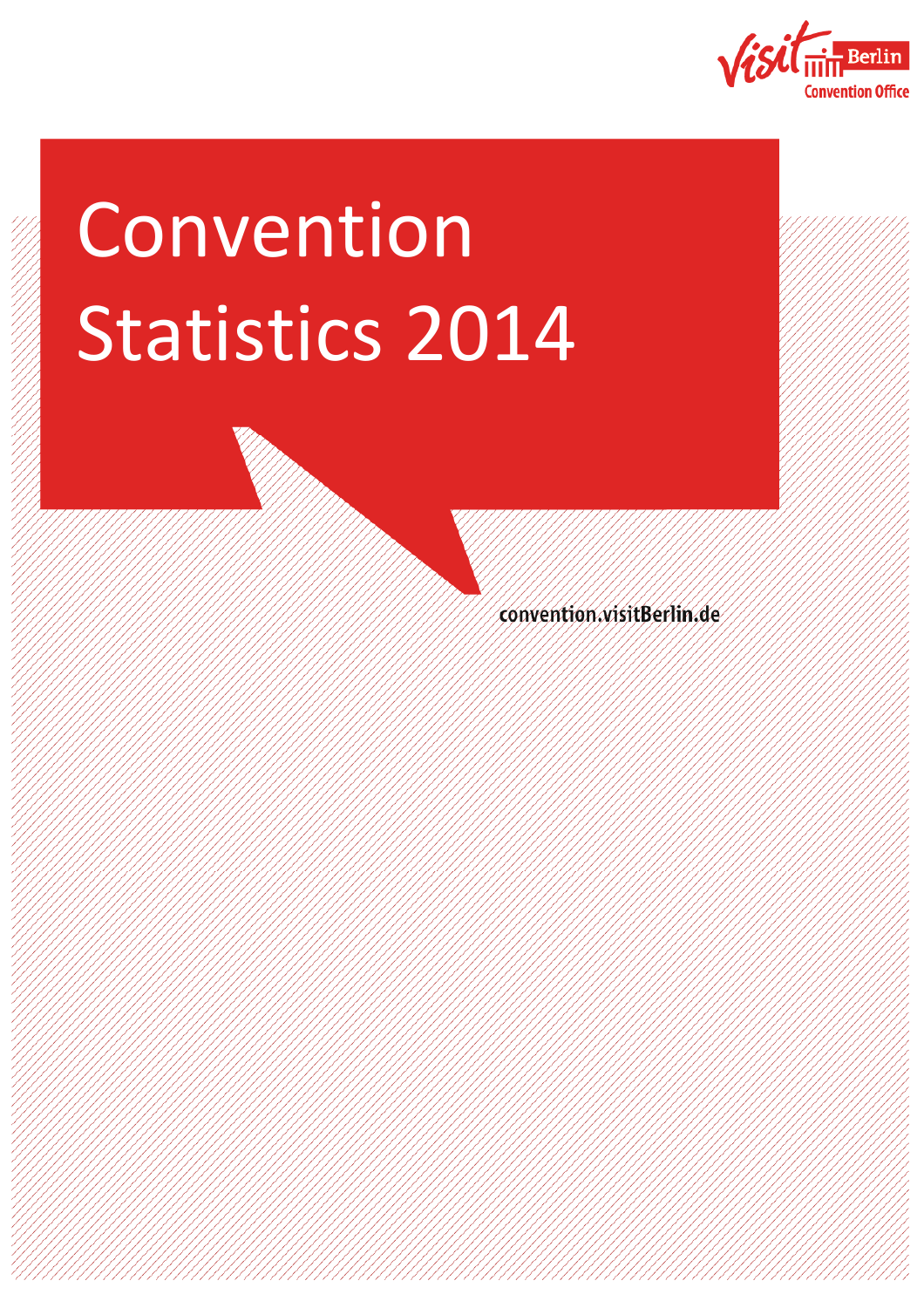

#### **1. Executive Summary**

- Berlin's meetings and conventions market was shaped by a number of important developments and events in 2014. 9 November 2014 marked a quarter century since the fall of the Berlin Wall, which led to much international attention for the German capital, and not just on the anniversary itself. Numerous other events took place in Berlin within the framework of this key anniversary year.
- One important change in the city's convention-related offerings came with the 2014 closure of the ICC and opening of CityCube Berlin, the latter being able to host events for up to 11,000 people. Like the ICC previously, CityCube Berlin also actively markets itself as a site for MICE events at congressberlin.net.
- Since data began to be collected about the Berlin MICE market in 2002, the meetings and convention business in Berlin has seen very dynamic growth. The number of providers has increased from 245 in 2002 to 346 in 2014, representing an increase of 41%.



#### **Steady growth in providers in Berlin: number of hotels, convention centres, and locations**

*Source: ghh consult 2015 per congress-berlin.net* 

\* Note: from 2012, two providers previously listed as convention centres are now classified as locations.

- The 346 providers counted in 2014 offer meeting space totalling approx. 485,000 m².
- The largest number of providers is made up by the 187 hotels on the list (equalling 54% of providers), that together offer about 123,000 m² of meeting space (25% of the total available space).
- **The largest amount of space, however, is offered by the 155 unusual venues or locations (representing 4)** 45% of the providers) with 311,000 m² of meeting space (64% of the total).
- The four convention centres make up 1% of the providers, but provide around 51,000 m² (11%) of the available meeting space and are thus important pillars of the city's MICE sector.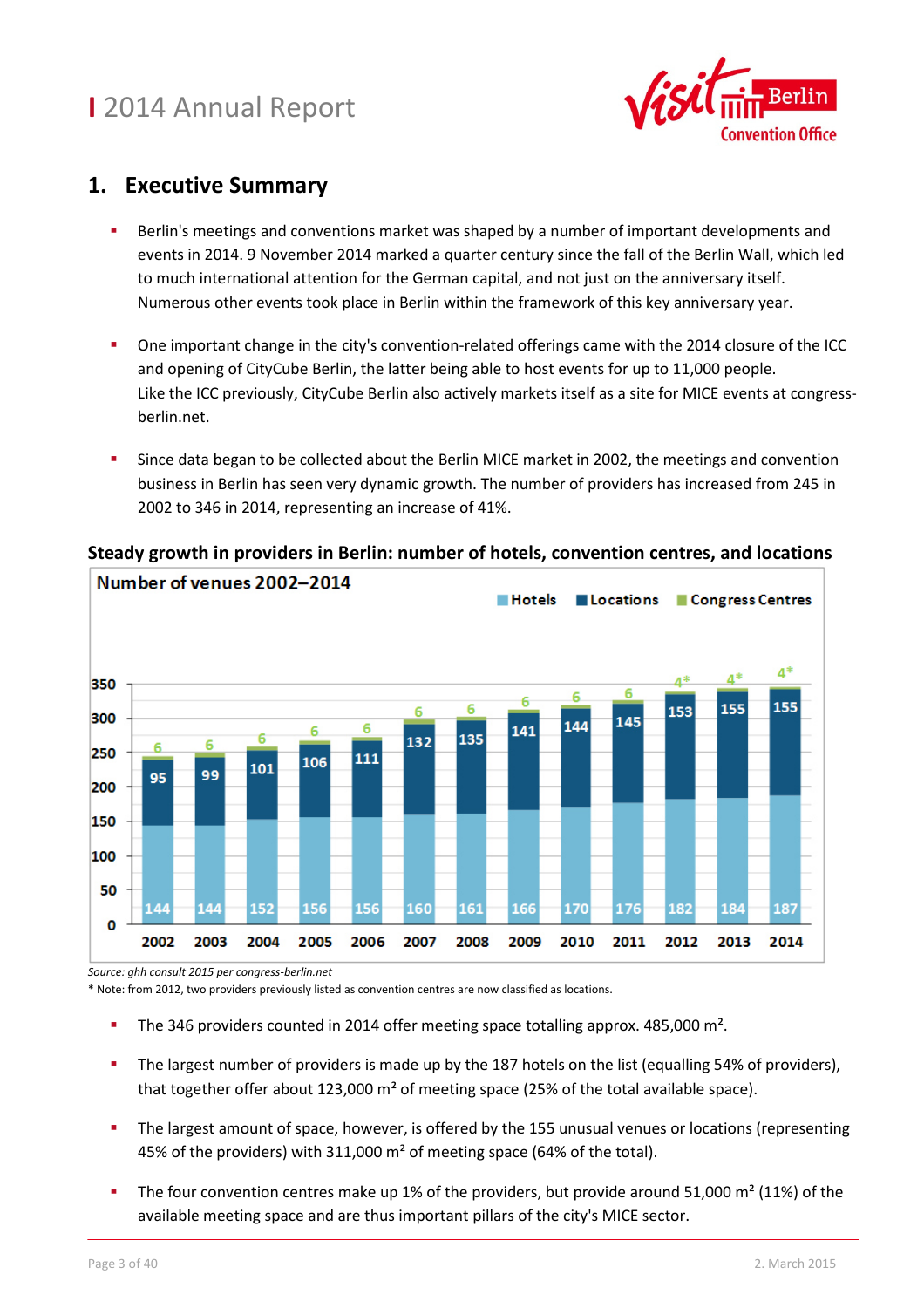

- More than a third (36%) of the conference hotels and all of the convention centres participated in congress.net in 2014. They represent some 70% of the total space offered by Berlin venues of this type.
- Among other locations, 36 participated in congress.net, representing 55,000  $m^2$  of meeting space. They represent 18% of the space offered in this category.
- **In 2014, 131,200 events (+4%) were held, welcoming approximately 10.9 million participants (+3%)**
- The number of events has risen by 47% over the last 10 years, while the number of participants has risen by 58 %.



#### **Strong growth in event and participant indexes**

 *Source: ghh consult 2015 per congress-berlin.net* 

A defining role in this is played by Berlin conference hotels:

 they hosted 114,600 events (+4% over 2013) and some 6.55 million participants (+3% over 2013).

- The four convention centres held about 2,000 events in 2014 (+5%) with around 1.03 million participants (+3%). In particular, it can be said that Berlin has some room to grow to meet the demand for larger events; numerous major conferences could not be held in the German capital due to insufficient capacity.
- The approx. 14,600 events (+5%) at other locations in 2014 welcomed about 3.35 million participants (+3%).
- **Overall, it can be said that the convention market has seen strong growth over 2014.**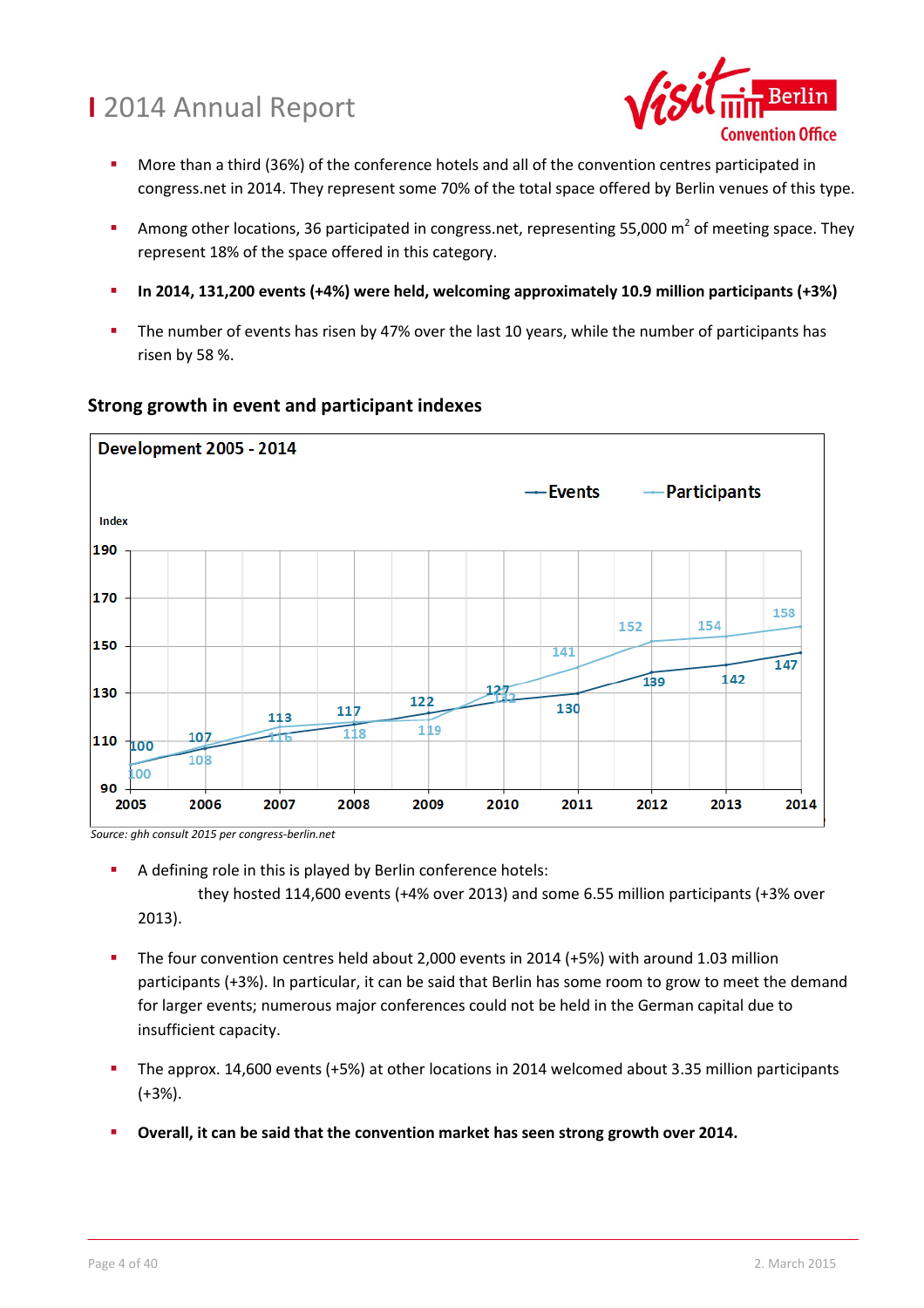

- The classification of events by size (number of participants per event) remained largely constant in 2014.
	- $\circ$  In 2014, the proportion of events with fewer than 100 participants was 85.1%, almost the same as the previous year (85.2%).
	- o Just 0.4% of the events had more than 1,000 participants in 2014, a proportion consistent with the previous year, but these major events brought in some 1.8 million participants (16% of the total).
- In 2014, the average number of participants per event in Berlin remained constant at 83.
- On average, events lasted 1.9 days in 2014 (1.8 days in 2013). Hotel-based events lasted on average 2.0 days in 2014 (up from 1.9 in the previous year); the average at the convention centres remained constant at 1.5 days; and events at other locations also remained constant at an average length of 1.2 days.
- As in the previous year, 63% of the events lasted one day, with the remainder lasting more than one day.
- Conferences and meetings continued to dominate Berlin's MICE market, with such events accounting for 50% of the events in 2014, unchanged from the previous year. Events listed as conventions posted a slight increase with a share of 7% of events, up from 6% the previous year.
- The private sector once again took the lead in organising events in Berlin, being responsible for 70% of all events in 2014 (2013: 69%); whereas professional associations and other organisations were responsible for 22% (2013: 20%) of the gatherings. Public institutions, meanwhile, organised just 6% of the events in 2014 (2013: 5%).
- **Unchanged from the previous year, 90% of all events in 2014 were booked directly, whereas PCOs** organised almost 9% of events (2013: 8%) and the remainder (1%) were listed as "Other" (2013: 2%).
- The industries/sectors holding the highest number of events were "medicine, science and research", "IT, electronics, communications" and "policy, public institutions", each responsible for 11% of Berlin events in 2014. At 10% each, the industries' "trade, banking, insurance", "chemicals, pharmaceuticals, cosmetics", and various aggregated under "services" were also strongly represented.
- The highest number of participants came from the medicine, science and research sector, which made up 15% of the total (previous year: 14%). "Politics and public institutions" (12%) and "trade, banking and insurance companies" (11%) continue to play a leading for German capital's MICE sector.
- In 2014, about 19% of the events in Berlin had an international dimension (2013: 18%). About 2.1 participants came from abroad in 2014, representing almost one-fifth of the total.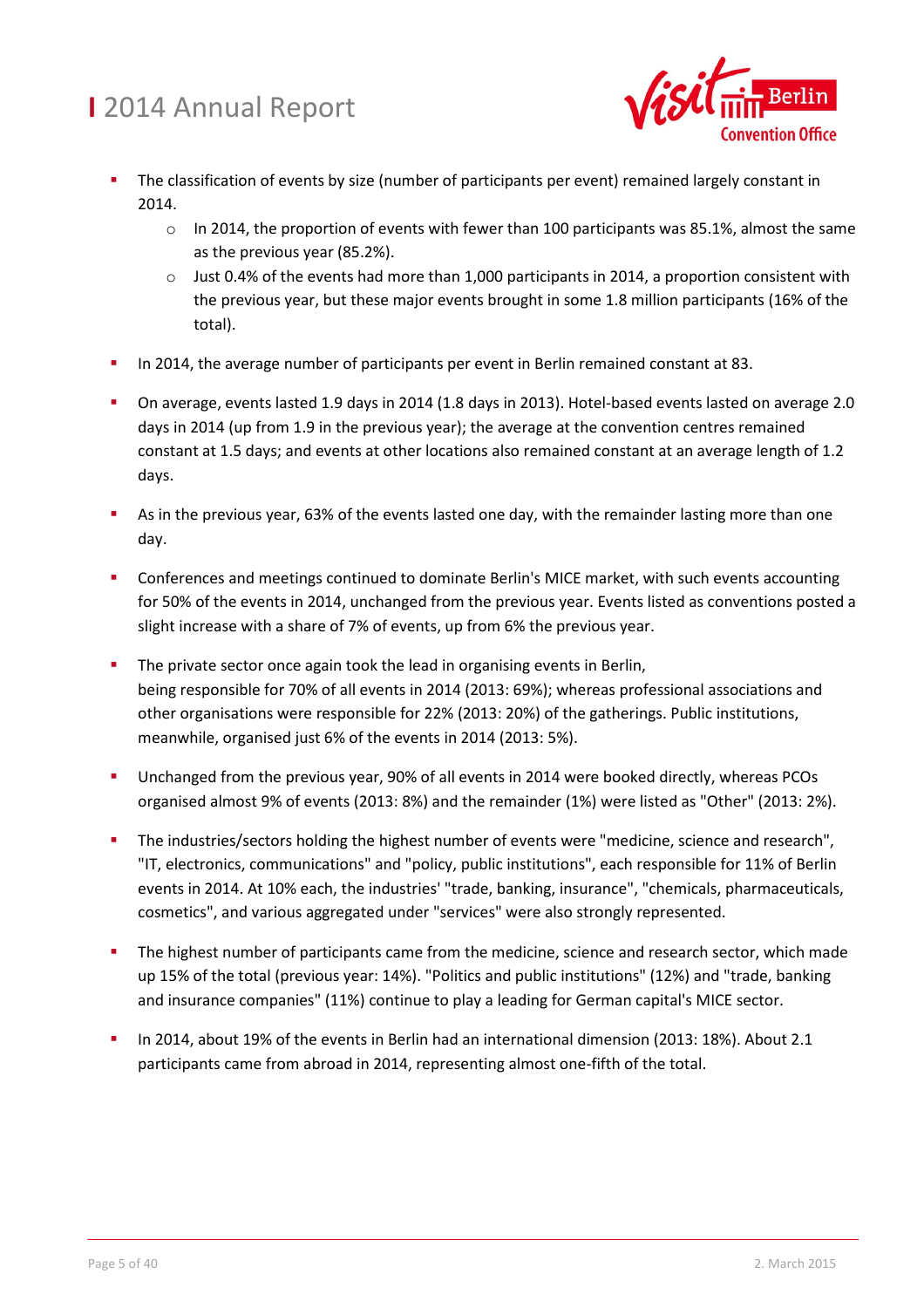

- Participants from the capital city region continue to make up the largest group at 42% (2013: 43%), while there was a slight increase in the number of people coming to Berlin for a meeting from other parts of Germany (40%). The importance and international appeal of Berlin as a MICE destination for science, business, culture and research, as well as the seat of the most important associations and organizations in Germany was once again reflected in the proportions of participants coming from the rest of continental Europe (11%), the United Kingdom (3%), USA/Canada (3%) and other continents (1%).
- Berlin's meetings and convention market generated about 7.0 million overnight stays in 2014. This is an increase of approx. 4.5% over the previous year.
- The number of beds available in Berlin rose to 137,255 in 2014 (2013: 132,600), representing an increase of approx. 3.5%.
- The number of overnight stays occasioned by meetings and conventions in Berlin has grown by more than 80% in the past ten years to 7.0 million in 2014. This demonstrates the importance of the MICE market to Berlin's hotel industry.



#### **More than 80% growth in number of nights from the meeting and convention market**

*Source: ghh consult 2015 per congress-berlin.net* 

- **The economic implications for Berlin are considerable. The revenues generated by people attending meetings and conventions equalled €2.197 billion in 2014, representing 9% year-on-year growth (2013: €2.019 billion)**
- In the past 10 years, the revenues generated by Berlin's MICE market have jumped by approx. 80%.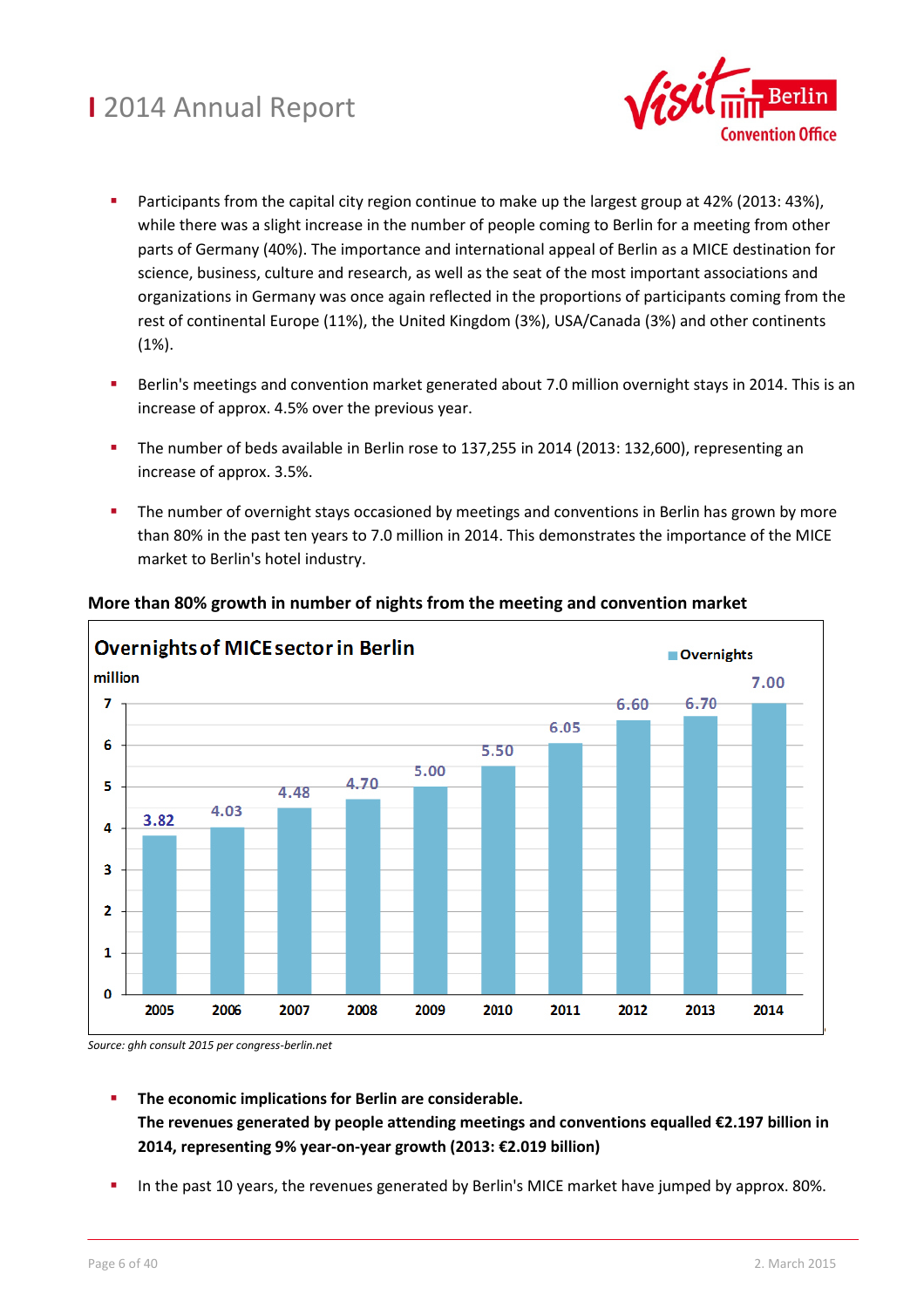



#### **More than 80% growth in revenues from the MICE market in the past 10 years (in € million)**

*Source: ghh consult 2015 per congress-berlin.net* 

- The **average expenditure per participant** was around €201 in 2014, up from €190 the year before.
- The number of full-time jobs attributable to the MICE sector in Berlin rose from 36,000 in 2013 to some 38,000 in 2014, representing an increase of approximately 5%.